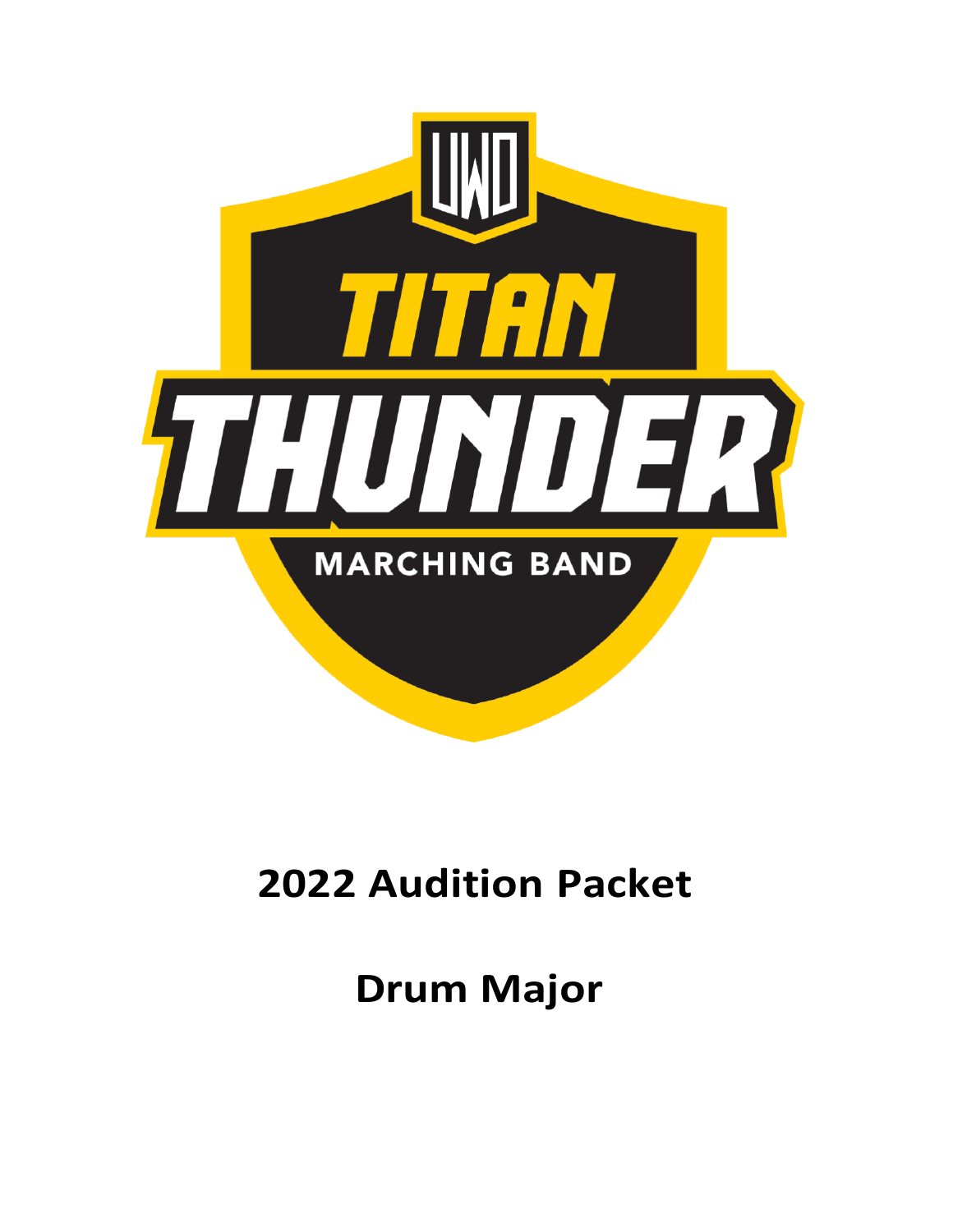Congratulations on taking the first step toward becoming a student leader in the new UWO Titan Thunder Marching Band! Candidates for Drum Major will complete the application form no later than 5:00 p.m. on Tuesday, March 1, 2022. Candidates will interview and audition for their position with Dr. Scheivert, Dr. Lethco, other TTMB staff (as available), and interested potential members. Drum Major candidates are encouraged to consider for a Section Leader position as well. Candidates not chosen for Drum Major will not need to reapply for Section Leader, though they will need to perform an audition piece during the applicable audition times.

The Drum Major for the Titan Thunder Marching Band will wear many hats, including the tall one! As chief student liaison and leader, the Drum Major is the link between the membership and staff and helps coordinate key components of the student experience, including preseason communication, welcome, and camp; social events and outreach; and the annual banquet. Musically, the Drum Major serves as the primary rehearsal and stands conductor and also develops highly visible mace routines for on-field performance. Commitment to positive morale and personal integrity is vital, as the Drum Major represents the program and membership both on and off the field. It is an extremely rewarding position that will no doubt be the highlight of one's collegiate career!

The Drum Major will meet regularly with the staff and Section Leaders during Spring 2022, maintain contact with student leaders and members throughout the summer, and arrive first for preseason camp on August 22. In-person attendance at the Smith-Walbridge Drum Major and Mace Clinics (July 10-17 or July 15-22) is mandatory, and costs are covered by the TTMB.

# **Information Session**

A virtual [information](https://wisconsin-edu.zoom.us/j/92568469544?pwd=b0ZTWHhXOXcyemNaUVd5OXRmYzB5Zz09) session will be held on MS Teams on Tuesday, February 15, 2022, at 7:00pm. Attendance is recommended but not mandatory.

# **Audition Procedure**

Drum Major candidate auditions consist of four stages: (Times to be announced)

| Stage 1 – Application process                     | Due: Tue. Mar. 1 |
|---------------------------------------------------|------------------|
| Stage 2 – Interview with the band staff           | Wed. Mar. 9      |
| Stage 3 – Skills Assessment                       | Fri. Mar. 11     |
| Stage 4 – Group interview with the band staff and | Fri. Mar. 11     |
| potential members                                 |                  |

If the Drum Major applicant pool is greater than five candidates, the first two stages will serve as a preliminary round, and Stages 3 and 4 will be by invitation only.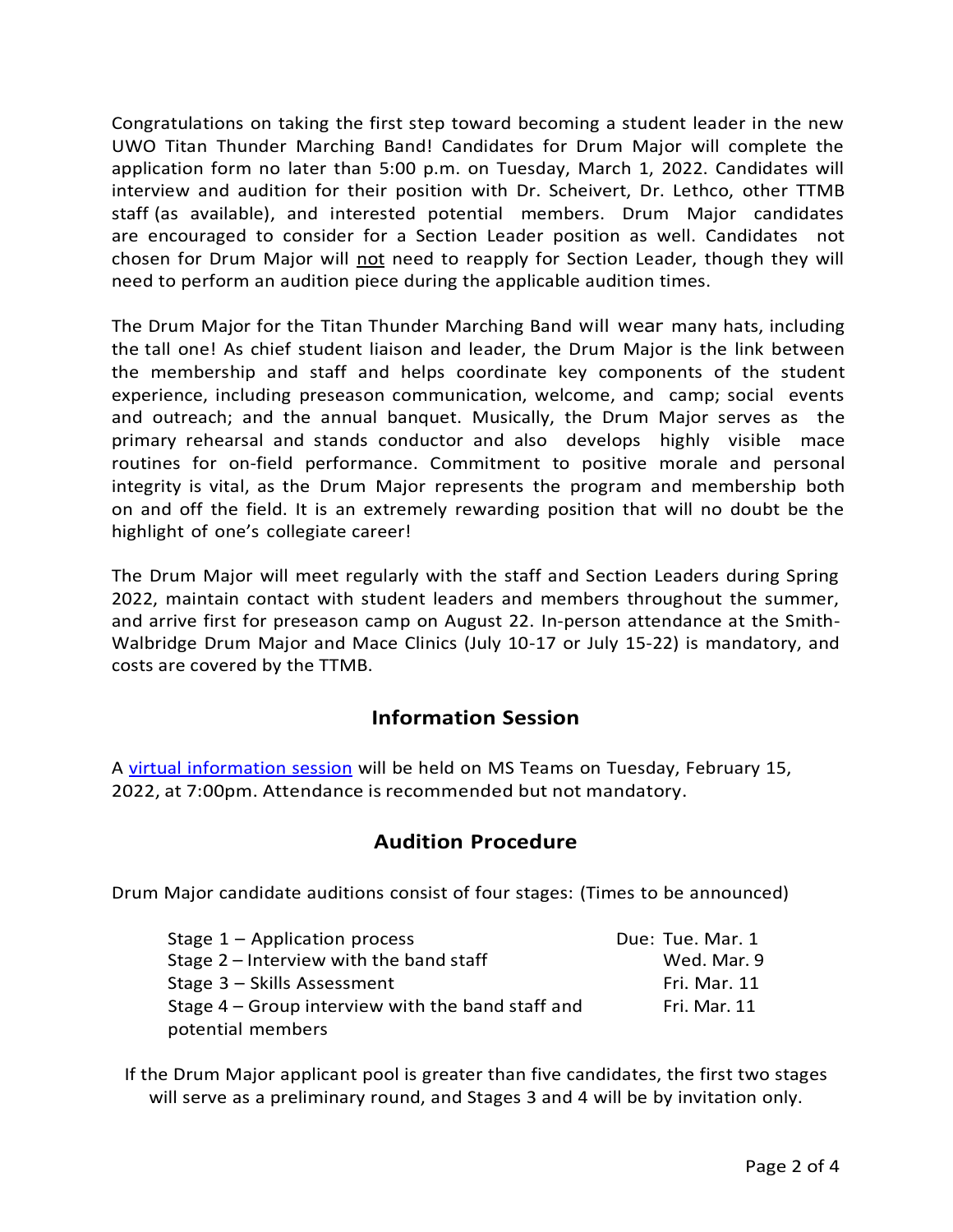# **Application Process**

All students interested in applying for the Drum Major position in the Titan Thunder Marching Band must complete the following steps:

- **Write an Introductory Letter [PDF],** which will be provided to judges andinterested students. Within the letter, please address these points:
	- o Why do you want to be the Drum Major of the TTMB?
	- o What is the role of TTMB Drum Major?
	- o What quality(s) do you feel is/ are the most important for a Drum Major to have?
	- $\circ$  What quality about yourself sets you apart from other candidates?
	- o What does servant leadership mean to you? Specifically, how will you apply your understanding of servant leadership to this position?
	- o Describe any relevant musical, scholastic, or leadership positions you have held (high school and/or college).
	- o If chosen, what are some goals you have for yourself while in the position?
	- o Any other things you wish to add about yourself.
- **Design a Resume [PDF]** that details your accomplishments as a band memberand as a leader (both in and out of band), work/employment experience, additional musical enrichment experiences, and anything else that demonstrates leadership and/or teaching experience
- **Contact References for Recommendations**, specifically three peers and two professional/academic contacts who have taught or supervised you during your high school or collegiate career. They can be a work supervisor, church official, high school teacher, former band director, etc. The more variation in recommender background, the better. (i.e. – band director and work supervisor) **NOTE: Please do not solicit letters from Drs. Lethco, Otto, Scheivert, or Shaw.**
- **Complete the online [application](https://oshkosh.co1.qualtrics.com/jfe/form/SV_71lXvtdL5Hj175Y) and recommendation request form** PDF documents will be uploaded at this time. Individual links to the webbased recommendation process will be sent to your references automatically.
- **Final deadline -** Applications AND online recommendations completed by your references must be submitted no later than **Tuesday, March 1, 2022.** Paper documentswill not be accepted.